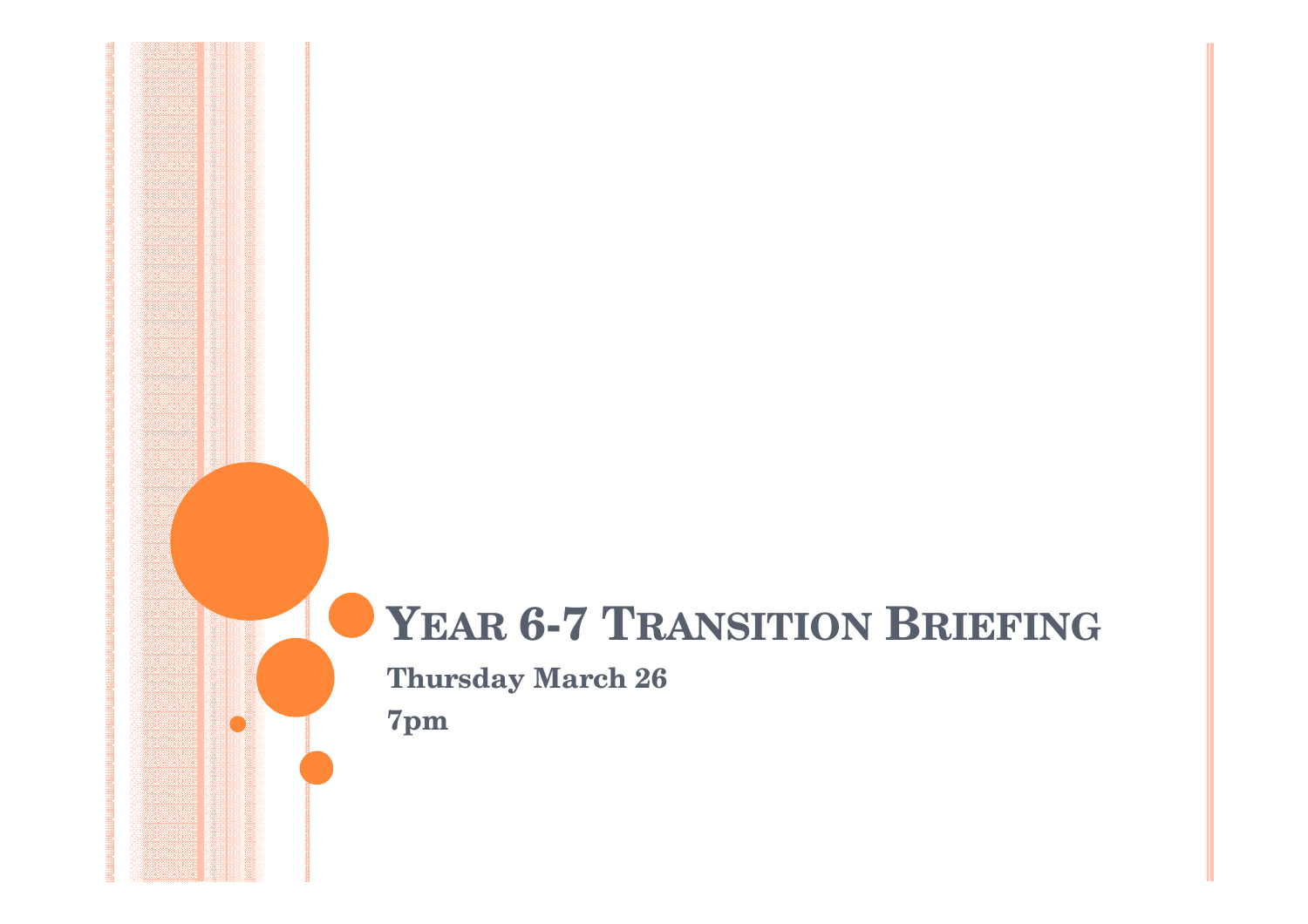# TIPS FOR CHOOSING <sup>A</sup> SECONDARY SCHOOL:

- $\overline{O}$ Ask your child's opinion.
- **o** Make an appointment to visit schools in your area, collect school information documents, and ask for a tour of the school.
- **o** Consider the distance your child will have to travel to school.
- **o** What is the atmosphere in the school like? Can you visualise your child happily attending this school?
- $\overline{O}$ Will your child's friends be attending the same school?
- O What facilities and resources does the school offer?
- Are there programs to help your child if he/she is experiencing difficulties (e.g. support for students learning English as a second language, literacy or numeracy support programs)?
- O Does the school offer subject choices that meet your child's needs and interests (e.g. music programs or specific languages other than English programs)?
- Does the school have extension programs for students?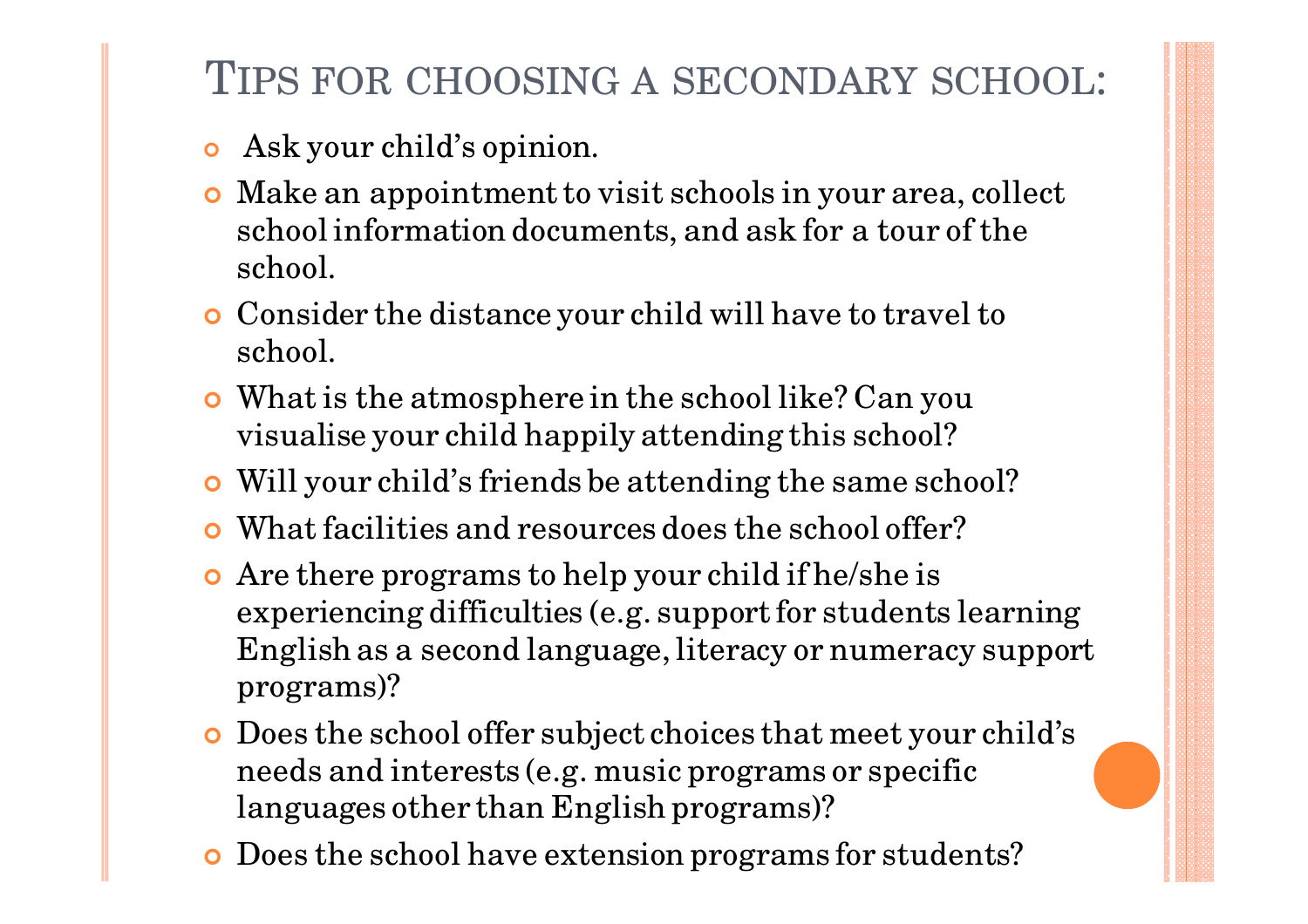# TIPS FOR CHOOSING <sup>A</sup> SECONDARY SCHOOL:

- **o** Every school has a Strategic Plan where it lists its priorities. Check the school's Plan to see what is listed.
- What are the school's policies on discipline and homework?
- What support networks are available at the school (e.g. a student welfare coordinator, pastoral care coordinator or school counsellor)?
- $\bullet$  What links are there between the school and the general community?
- What role does the parent association and school council play in the school?
- What opportunities are there for parents to be involved in the school (e.g. working bees, canteen assistance, school council, sharing special skills, talents and knowledge that would enrich the curriculum)?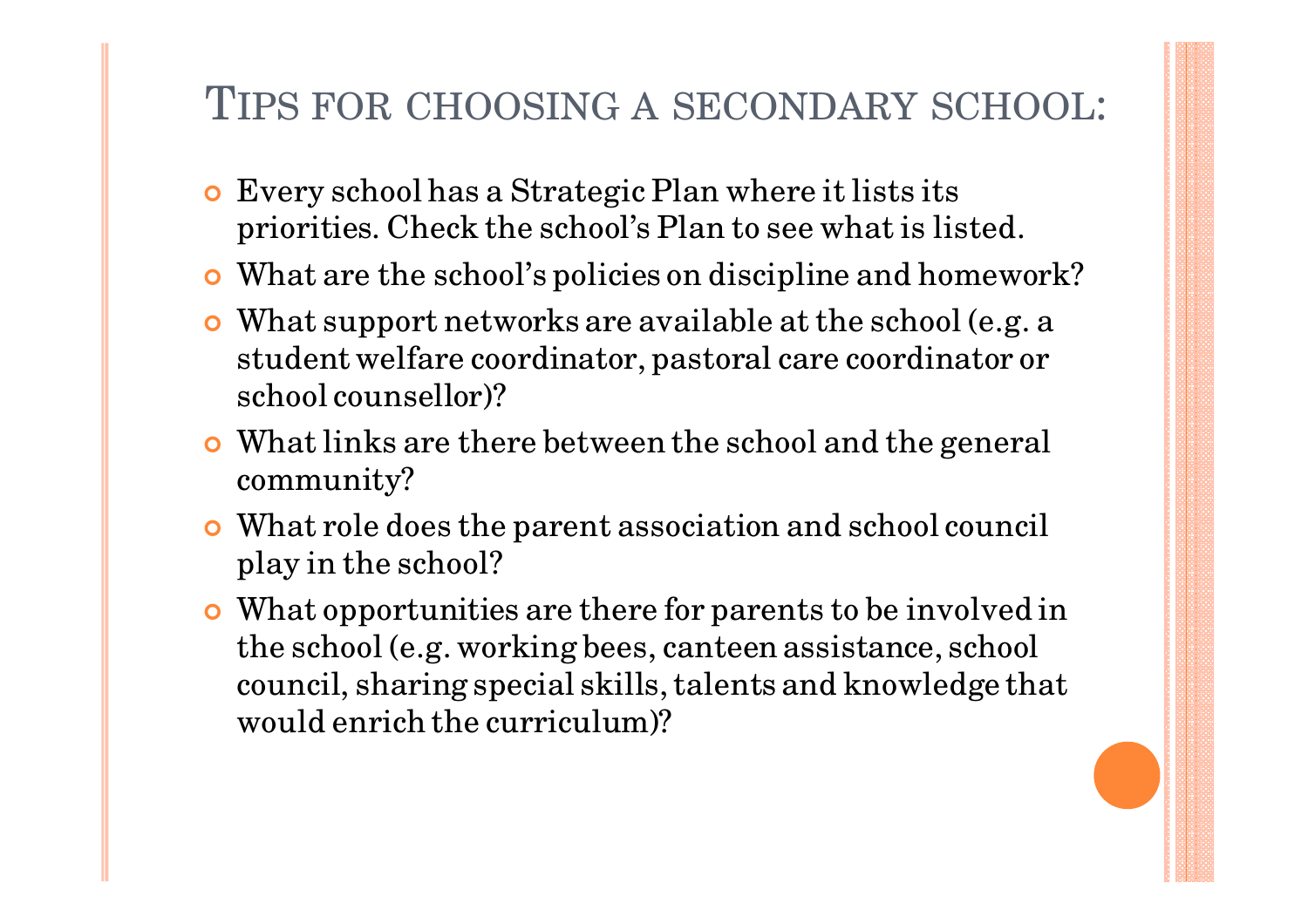# TIPS FOR CHOOSING A SECONDARY SCHOOL:



**Information Evening** Thursday 7th May at 7pm **School Tours** from 9.15am:Thursday 2nd AprilThursday 23rd AprilThursday 30th AprilThursday 7th May



**Information Evening** Wednesday May 6th at 7pm **School Tours** from 9:30am:Thursday 23rd April Thursday 30th AprilThursday 7th May



**Open Night-** Wednesday, 6 May**Day Tours** from 9.15am -10.30am: Monday, 30 March Thursday, 23 AprilFriday, 24 April



**Information Evening** Thursday 30th April at 6:30pm **School Tours** Tuesdays and Thursdays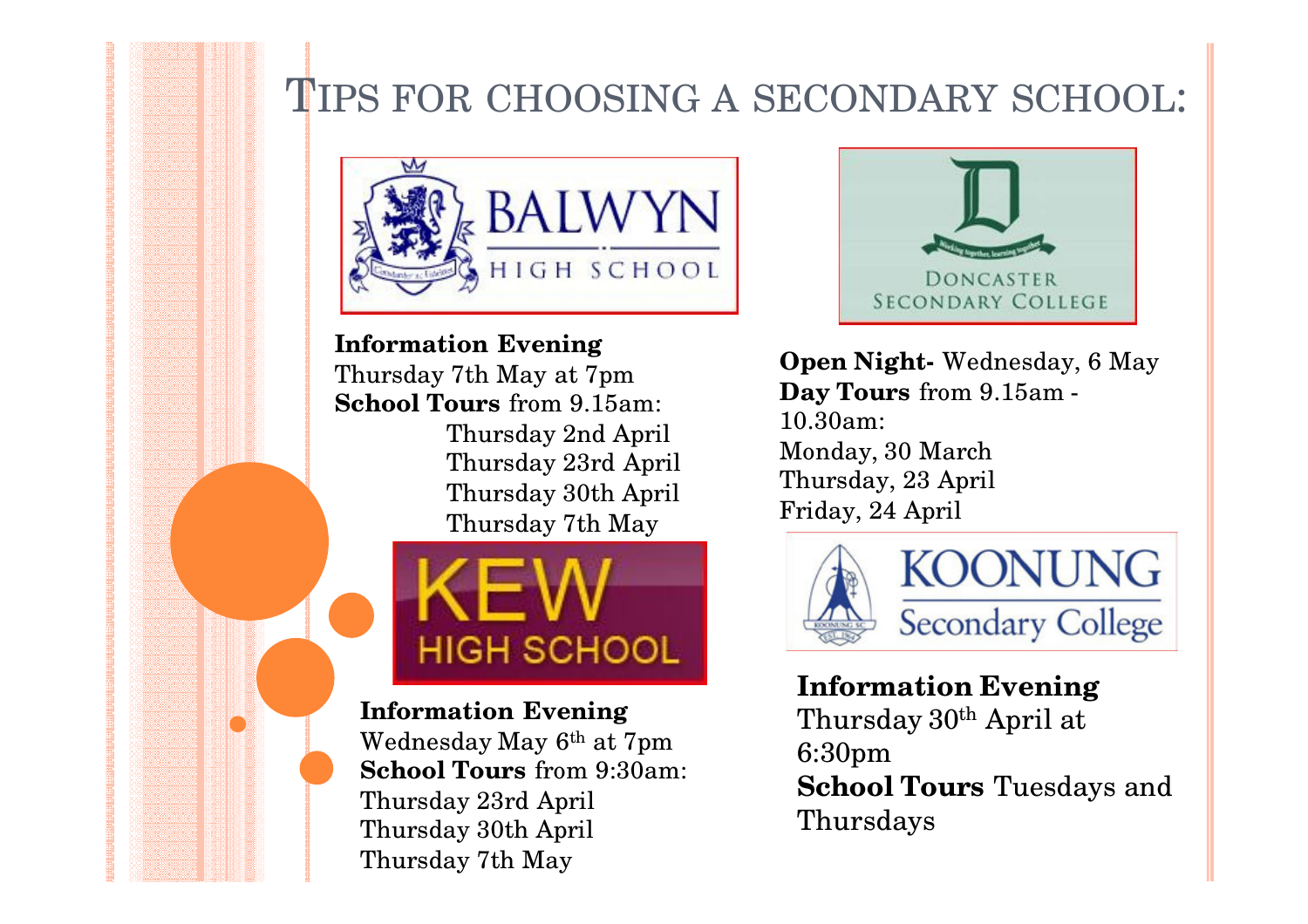The principles which guide the process of Year 7 enrolment are:

• to guarantee the right of each child a place in the **designated neighbourhood school**.

•wherever practical, provide parents with the opportunity to enrol their child at the same school as an older brother or sister.

•to allow parents not wishing to send their child to the neighbourhood school to select any other school in which space is available.

•to contain enrolments in each school within the limits of available resources as determined by the Regional Director.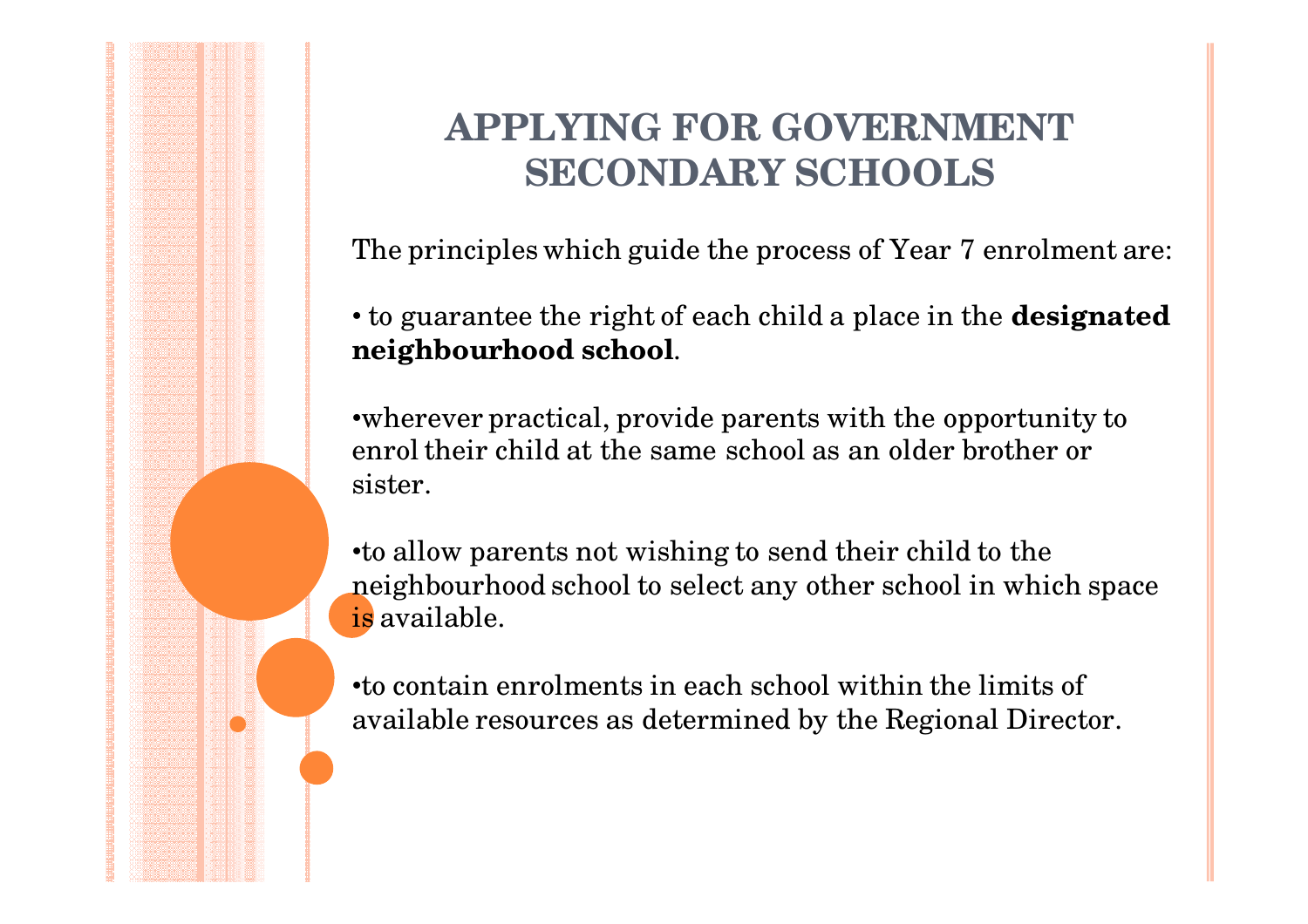The **designated neighbourhood school** is defined as the secondary school which is *nearest* to the student's permanent residential address measured in a straight line

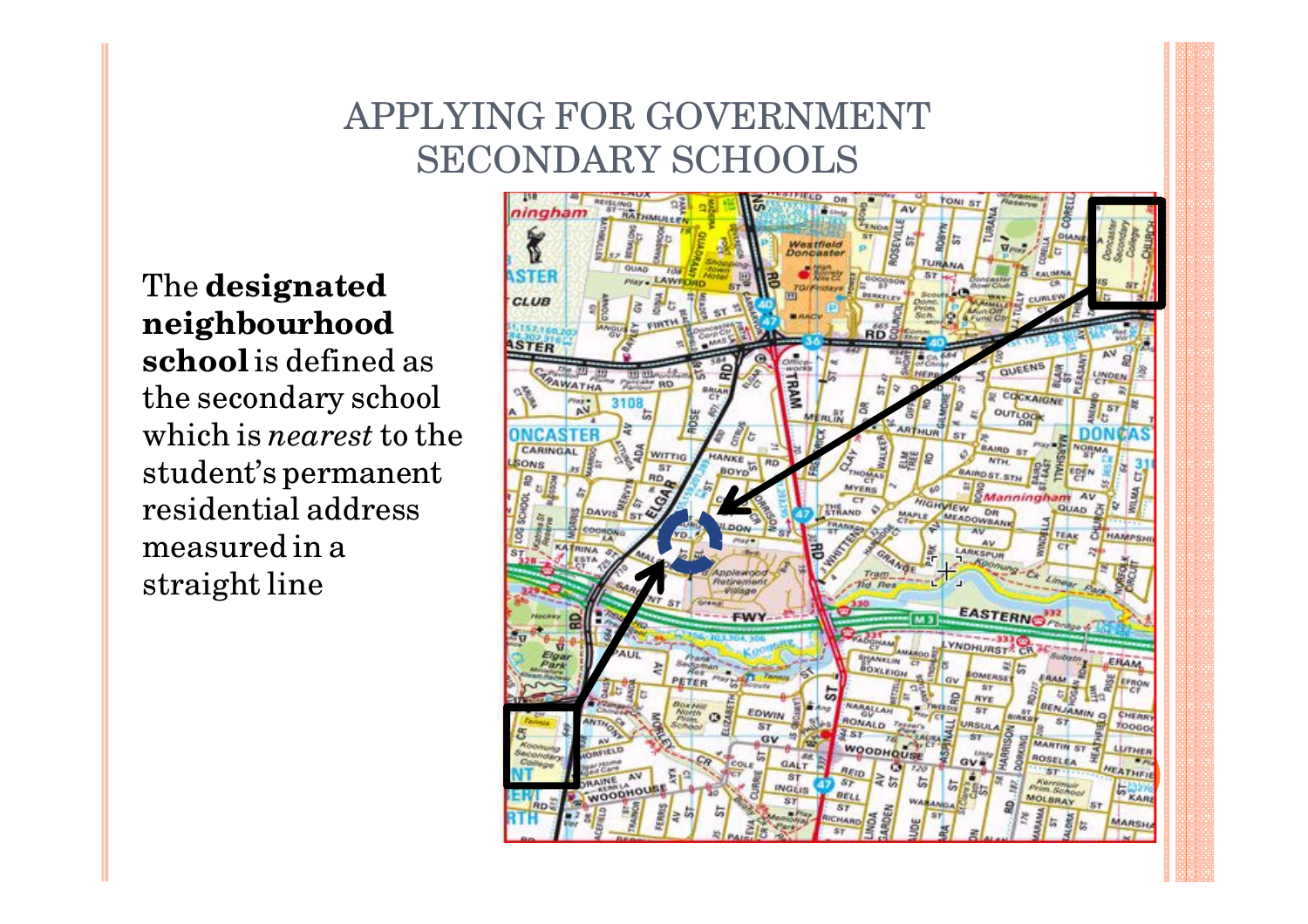

 Some secondary schools are not able to accommodate all those who wish to enrol.

Therefore, the Regional Director has granted permission for these schools to **restrict** their enrolments to those either within their 'designated neighbourhood' area or with an enrolment 'cap.' In our local area, these schools include;

- Balwyn HS
- Kew HS
- Canter Canterbury Girls SC
- Koonung SC\*
- East Doncas East Doncaster SC \*
- Camberwell HS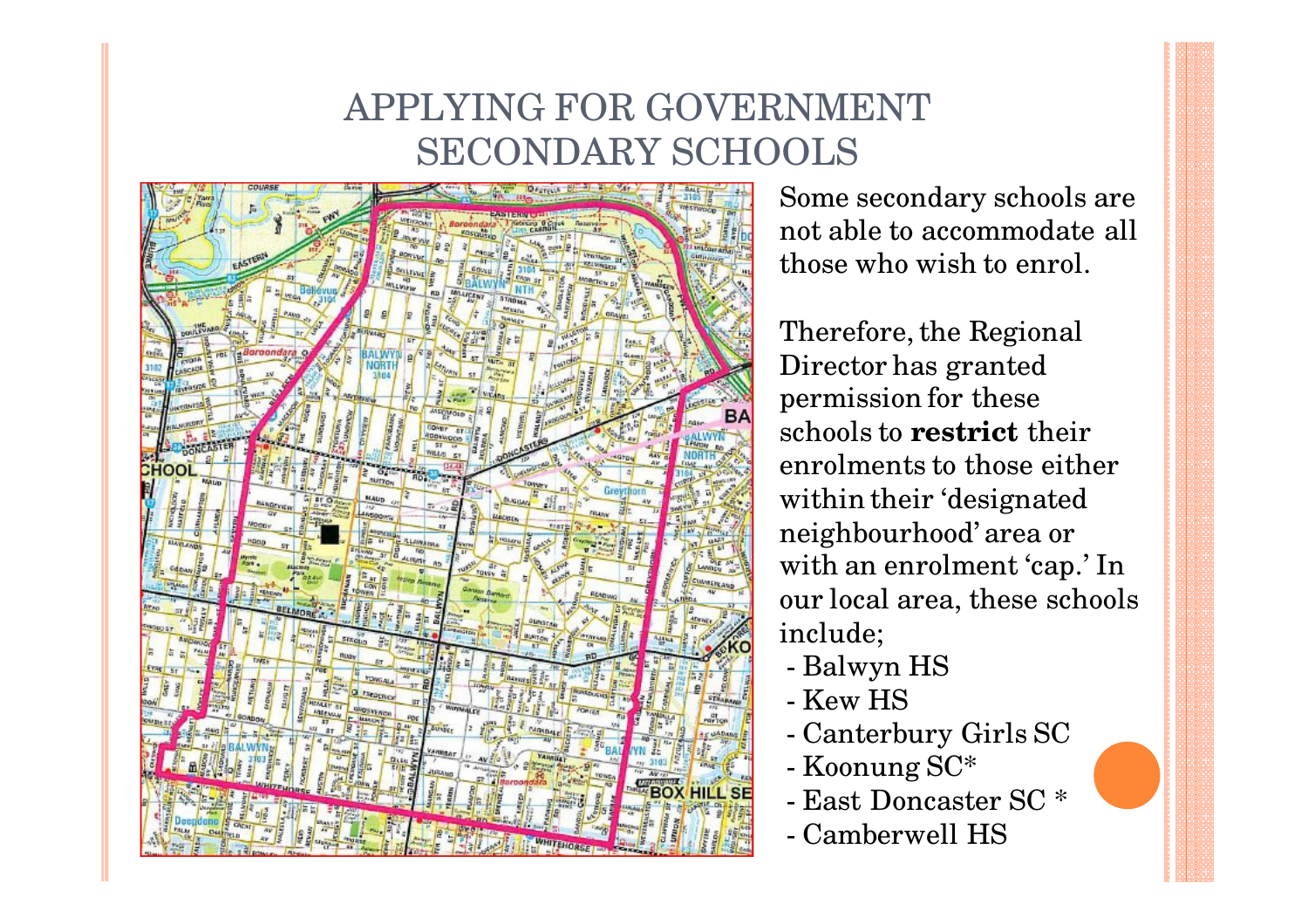### The **designated neighbourhood school** is indicated on The Application For Enrolment Form

### EASTERN METROPOLITAN REGION APPLICATION FOR ENROLMENT (YEAR 7) 2010

| ADDRESS:<br>2. | DESIGNATED NEIGHBOURHOOD SECONDARY SCHOOL: |  |
|----------------|--------------------------------------------|--|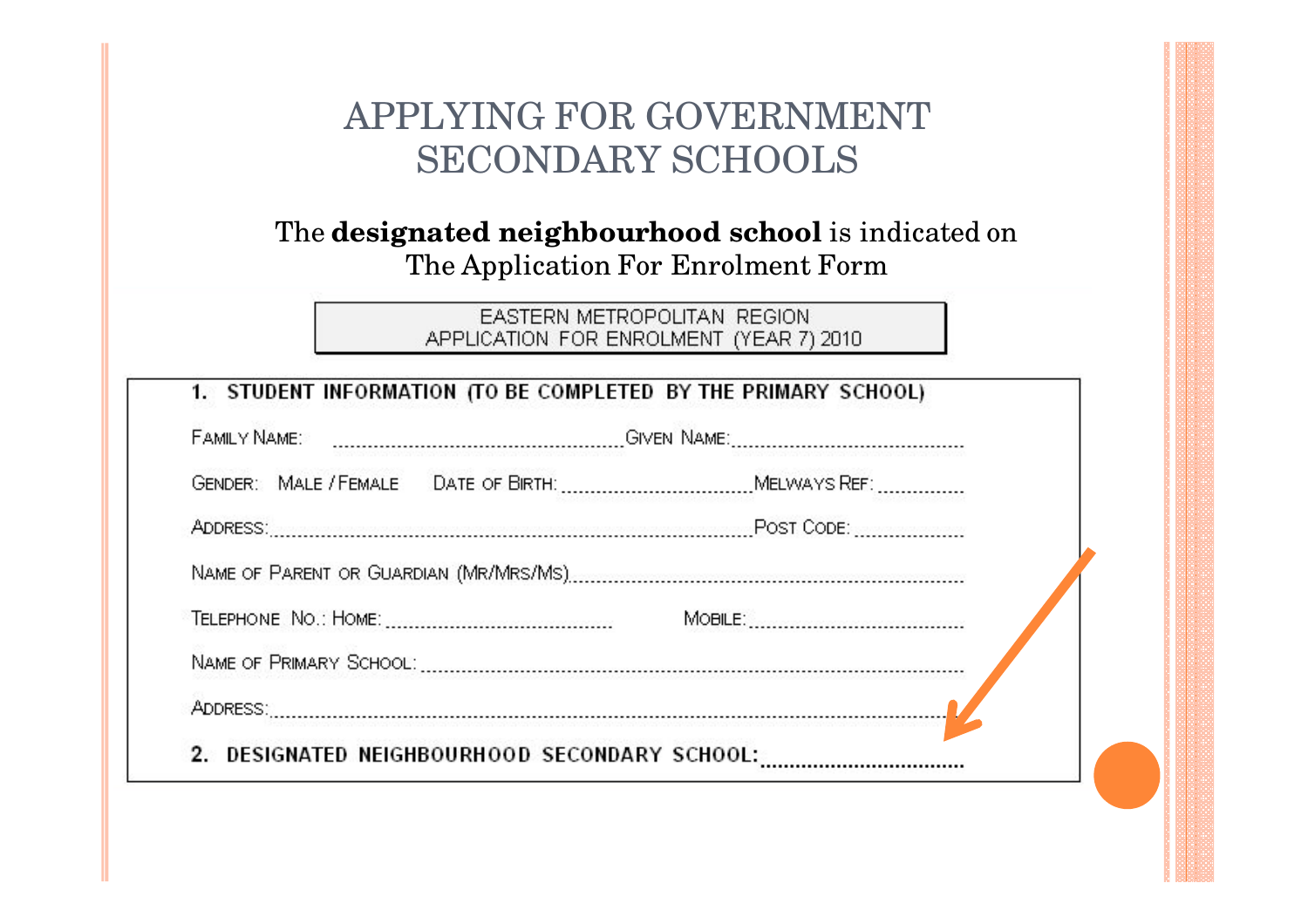All requests for secondary schools from students living **outside** the designated neighbourhood area will be carefully considered.

Where there are insufficient places at a school for all students who seek entry, students will be enrolled in the following priority order;

1. Students for whom the school is the designated neighbourhood school.

2. Students with a brother or sister who will be concurrently attending the school and who resides at the same address.3. Students seeking enrolment on specific curriculum grounds (**High Achievers Programs**, Music &/or Sporting excellence). 4. Students in order of closeness of their home to the school.5. Students may be enrolled on compassionate grounds where there are significant family or individual circumstances.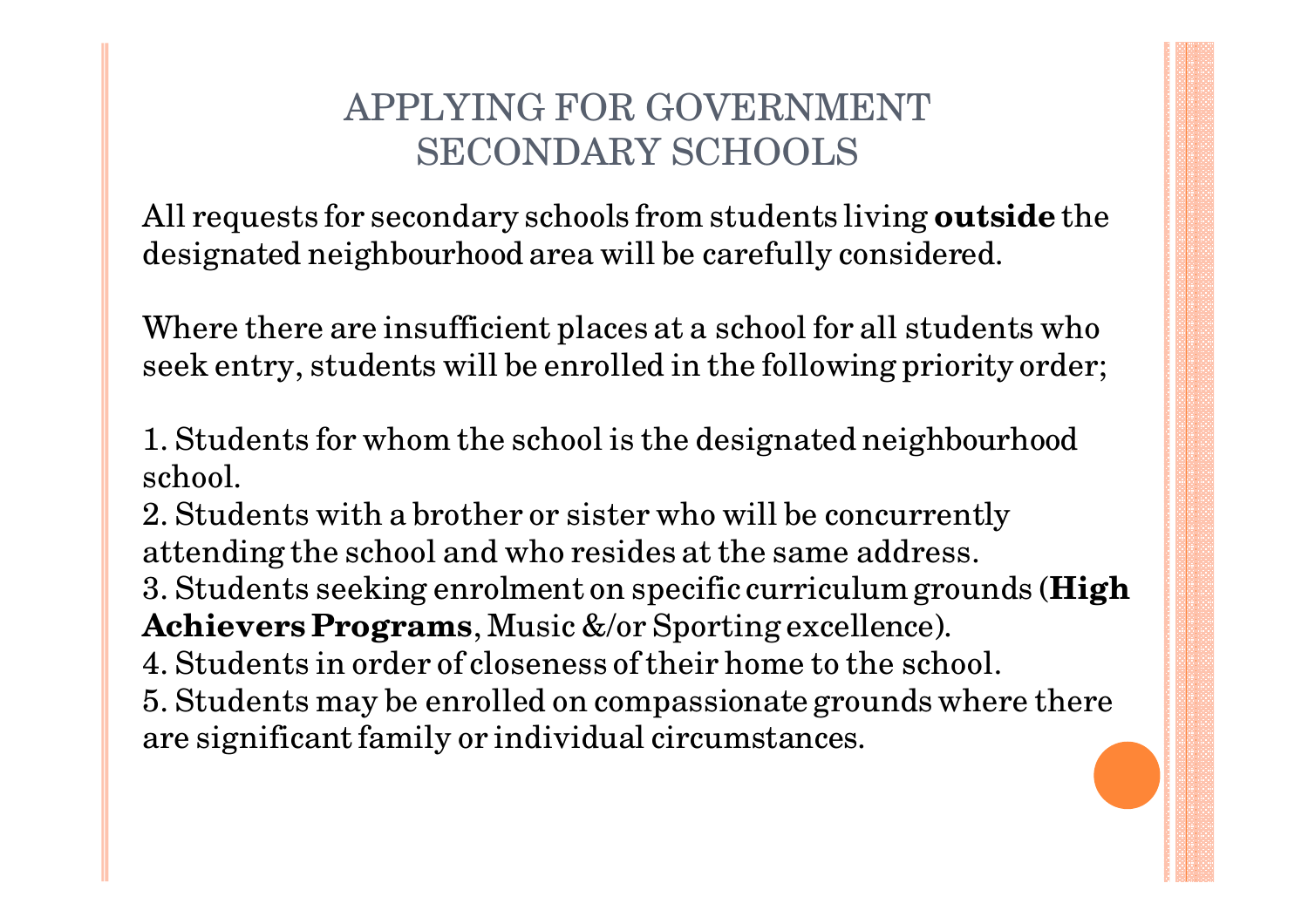### SPECIALIST SCHOOLS

Should your child meet the criteria for entry into a **special school or special developmental school**  and you wish to choose a specialist school, information about these schools can be supplied.

The specialist schools in the Eastern Region are;Ashwood SchoolAurora School Belmore SchoolBulleen Heights School Burwood East Special Developmental SchoolCroydon Special Developmental School Glenallen School Heatherwood SchoolMonash Special Developmental School Mount Evelyn Special Developmental School

You may also choose a mainstream secondary school.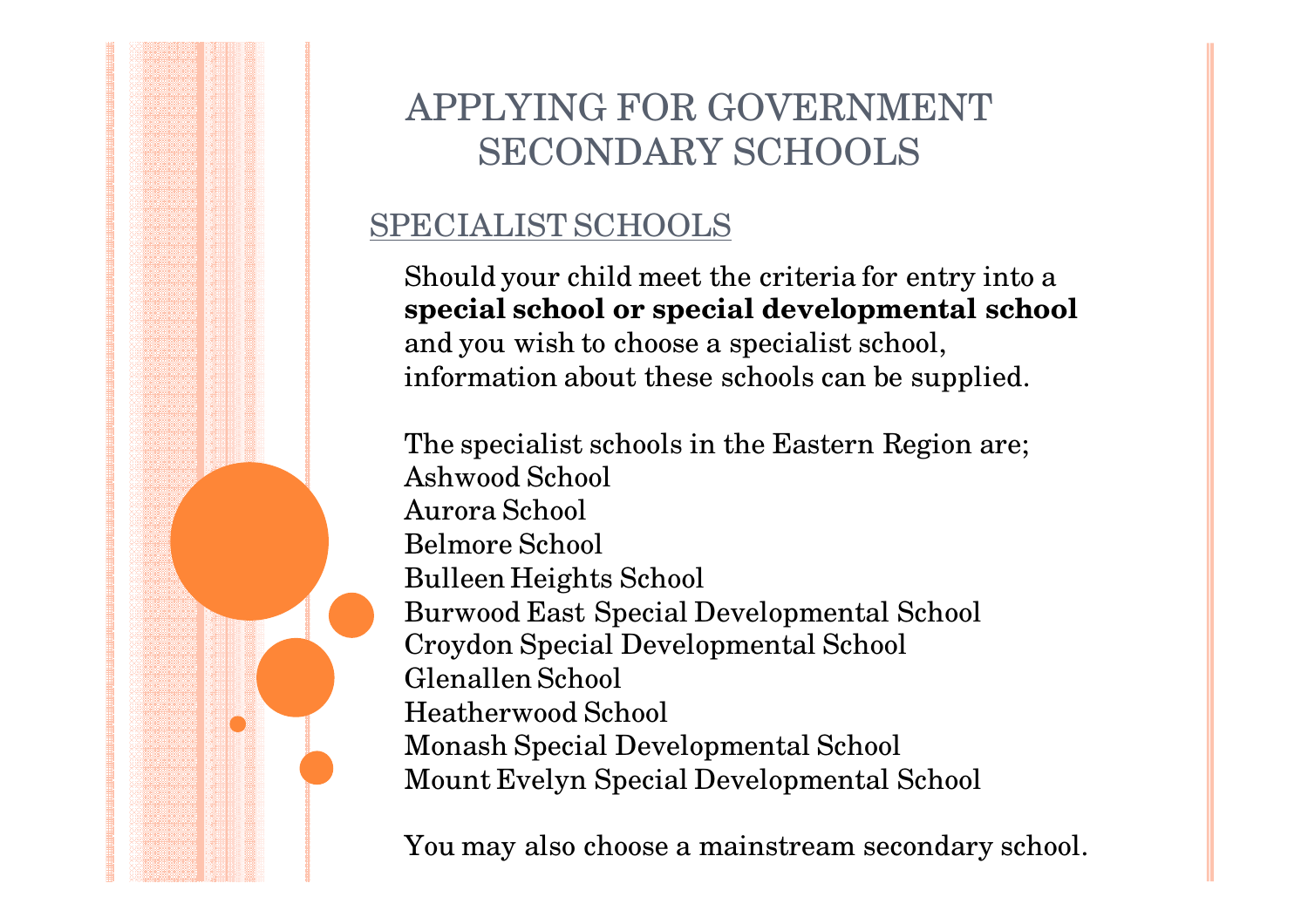EASTERN METROPOLITAN REGION APPLICATION FOR ENROLMENT (YEAR 7) 2010

| <b>FAMILY NAME:</b> |                                            |  |  |
|---------------------|--------------------------------------------|--|--|
|                     |                                            |  |  |
|                     |                                            |  |  |
|                     |                                            |  |  |
|                     |                                            |  |  |
|                     |                                            |  |  |
|                     |                                            |  |  |
| $2^{\circ}$         | DESIGNATED NEIGHBOURHOOD SECONDARY SCHOOL: |  |  |

Pease notify the school in writing if the details on the application form are incorrect or change at any stage. The student information MUST be completed by the primary school.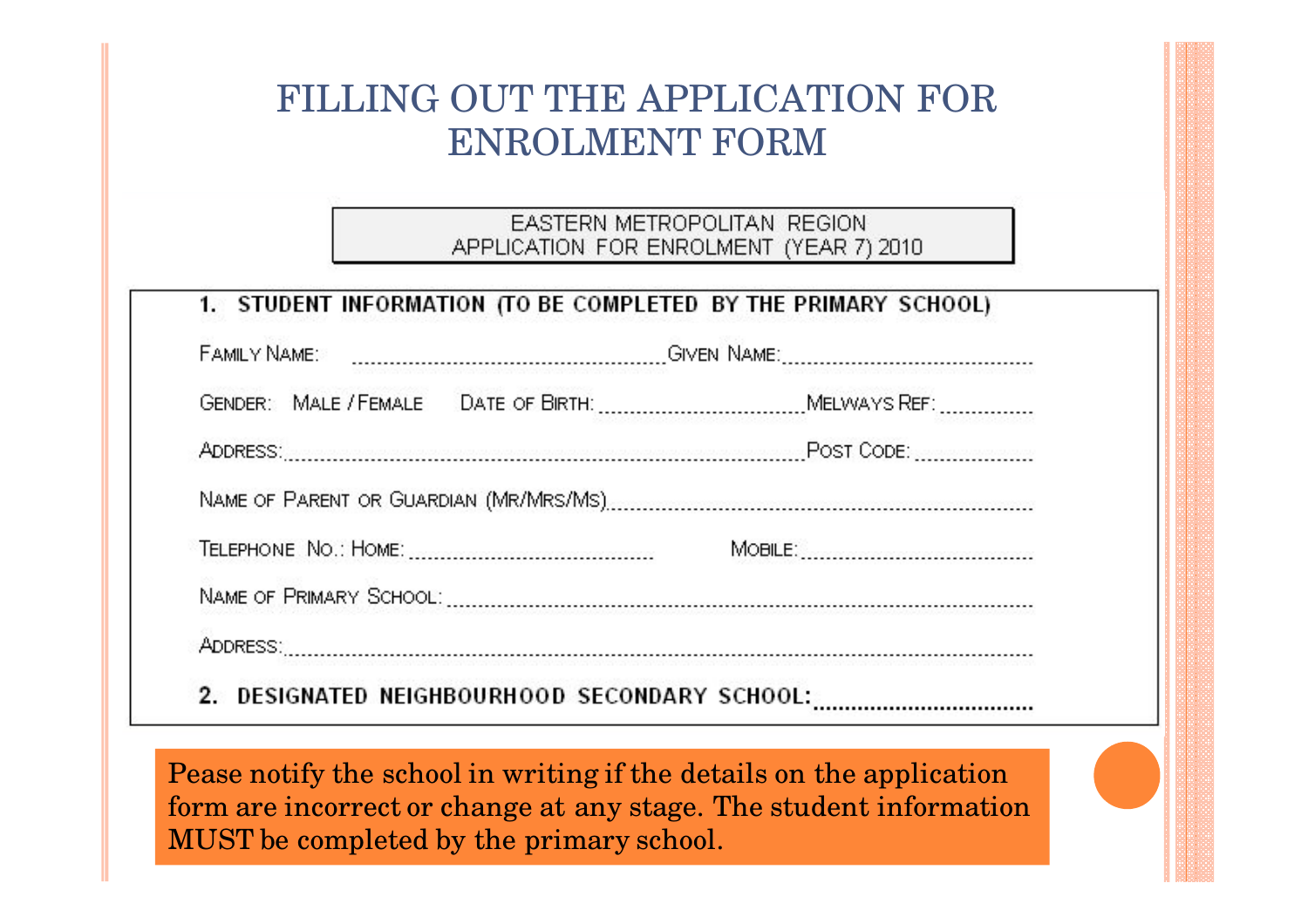3. SECONDARY SCHOOL PREFERENCE

Indicate the preferred secondary school(s) of your choice. A second priority should be given if you select a school other than the neighbourhood school as first preference.

 $2.$ 

If requesting a placement at a school outside the neighbourhood area you may need to supply additional information to support your application.

N.B If preferences are not available, the application will be forwarded to your neighbourhood school.

**RETURN THIS ENROLMENT APPLICATION TO YOUR PRIMARY SCHOOL BY FRIDAY 15 MAY 2009.** 

In section 3, you are asked to nominate your preferred government secondary school. This can be the neighbourhood secondary school or any other secondary school.

If the nominated secondary school is not your neighbourhood school you may wish to supply **additional information** indicating specific curriculum grounds for your choice.

### **Additional Information** may include;

- principal and /or teacher references
- latest school report

- certificates of achievement (Maths Olympiad, T.o.M., UNSW Competitions, Gateways, Instrumental Music Exam results, Sports results etc)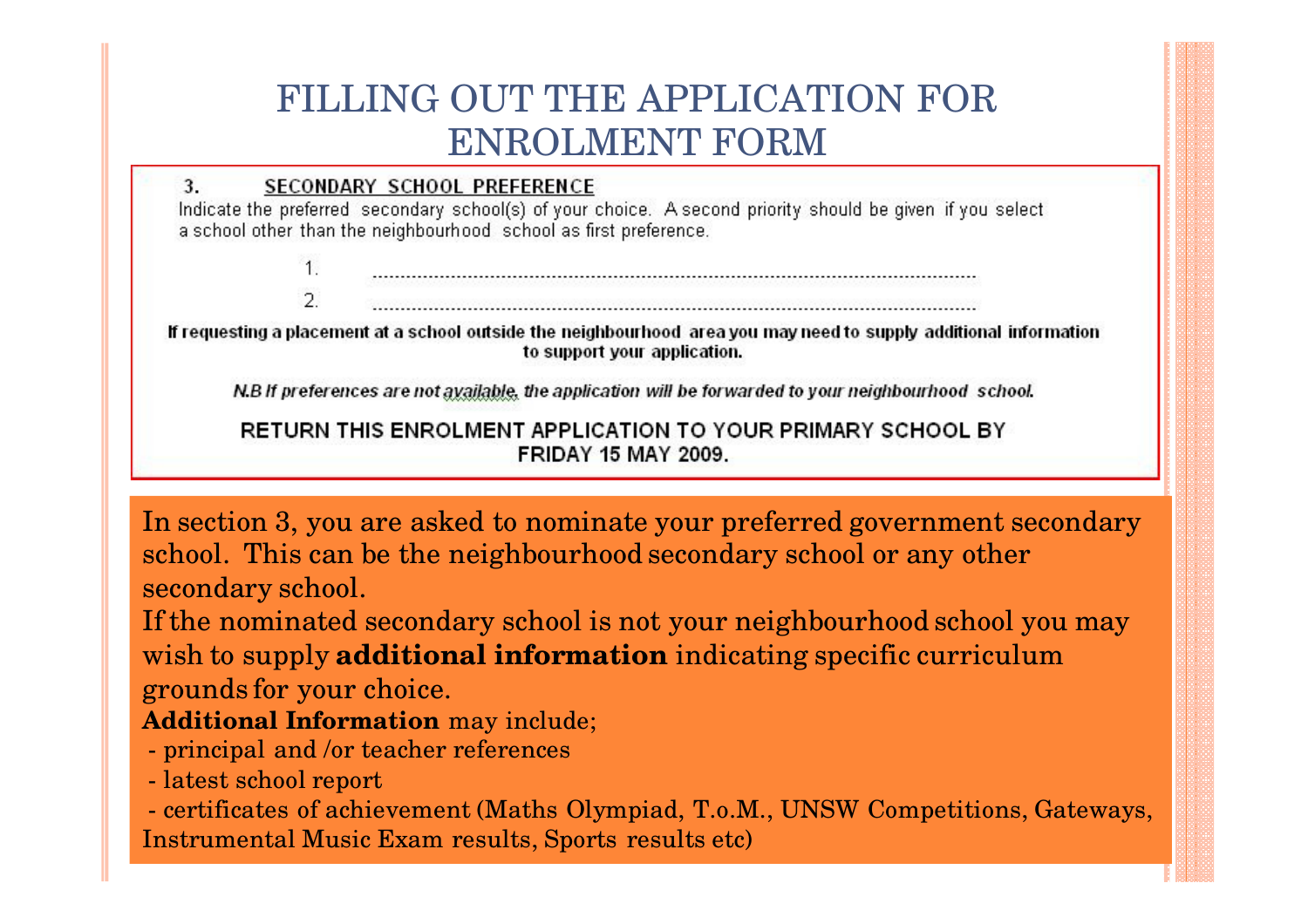#### 3. SECONDARY SCHOOL PREFERENCE

Indicate the preferred secondary school(s) of your choice. A second priority should be given if you select a school other than the neighbourhood school as first preference.

> $1$ . 2.

If requesting a placement at a school outside the neighbourhood area you may need to supply additional information to support your application.

N.B If preferences are not available, the application will be forwarded to your neighbourhood school.

#### **OLDER BROTHERS / SISTERS**  $\mathbf{A}$

If you wish your child to attend the same school as an older brother or sister who resides permanently at the same address and will be attending in 2010 complete the following:

Name of Older Brother or Sister: 

Name of School:

If you choose to nominate the school that an older brother or sister will be attending, you should complete Sections 3 & 4. (**Please note:** In certain rare circumstances, where school accommodation pressures are acute, siblings may not be accepted if the school is not the student's neighbourhood school.)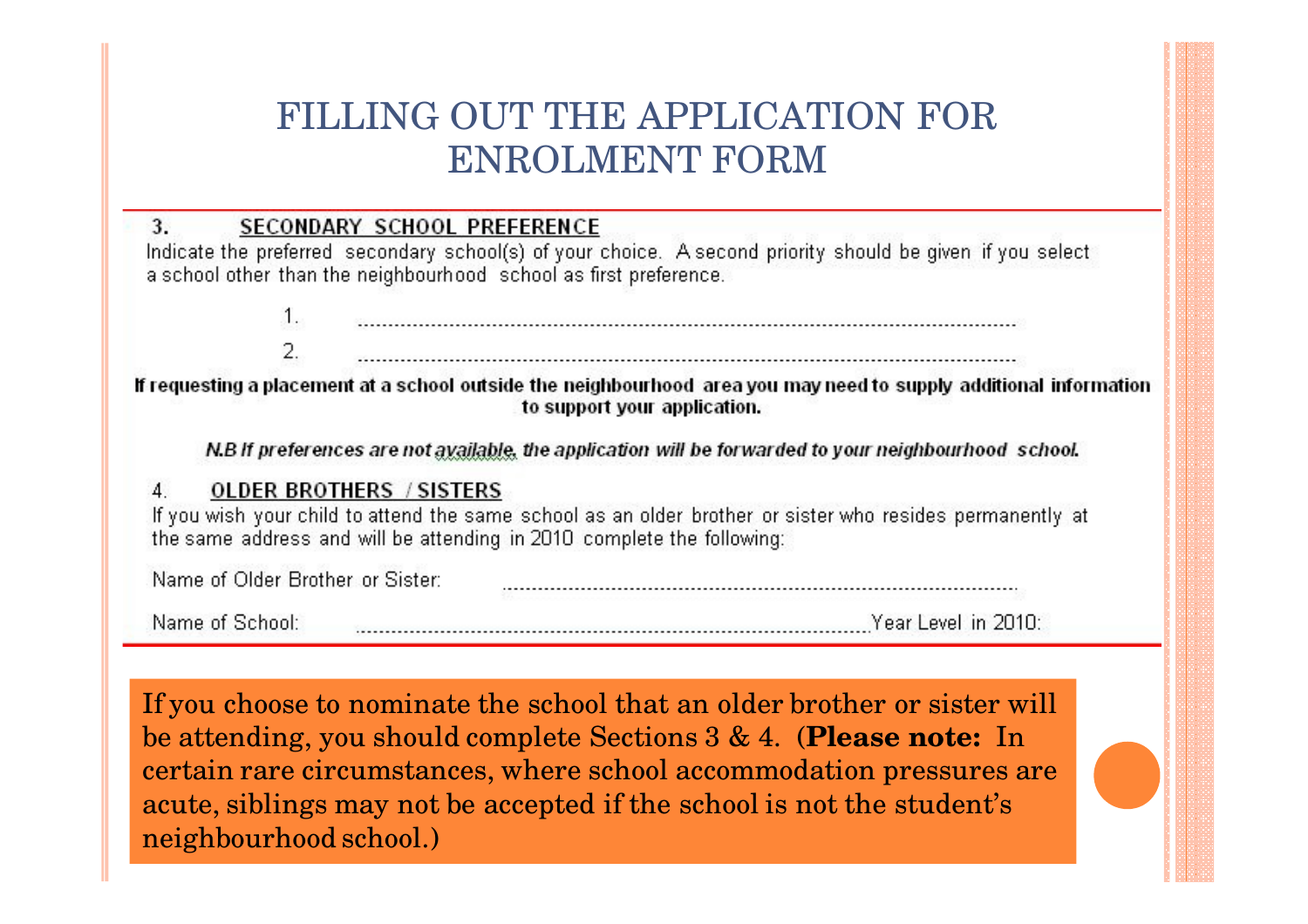#### 5. **NON-GOVERNMENT SCHOOLS**

If you have already accepted a place for your child in a non-government school for 2010 indicate the mame of that school: the contract of the contract of the contract of the contract of the contract of the contract of the contract of the contract of the contract of the contract of the contract of the contract of the contr

Are you certain that your child has been allocated this place? YES/NO

If you are sure that you already have a place for your child in a nongovernment secondary school and you intend to accept that place, please **complete only Sections 5** of the form

If you have applied for a place in a non-government school, but **have not yet** been told that your child has been granted a place, you should safeguard your child's interests by also applying for a place in a government secondary school.

If your child is granted a place in a non-government school **AFTER** being allocated a position in a government secondary school, you are asked to notify your primary school **IMMEDIATELY.**